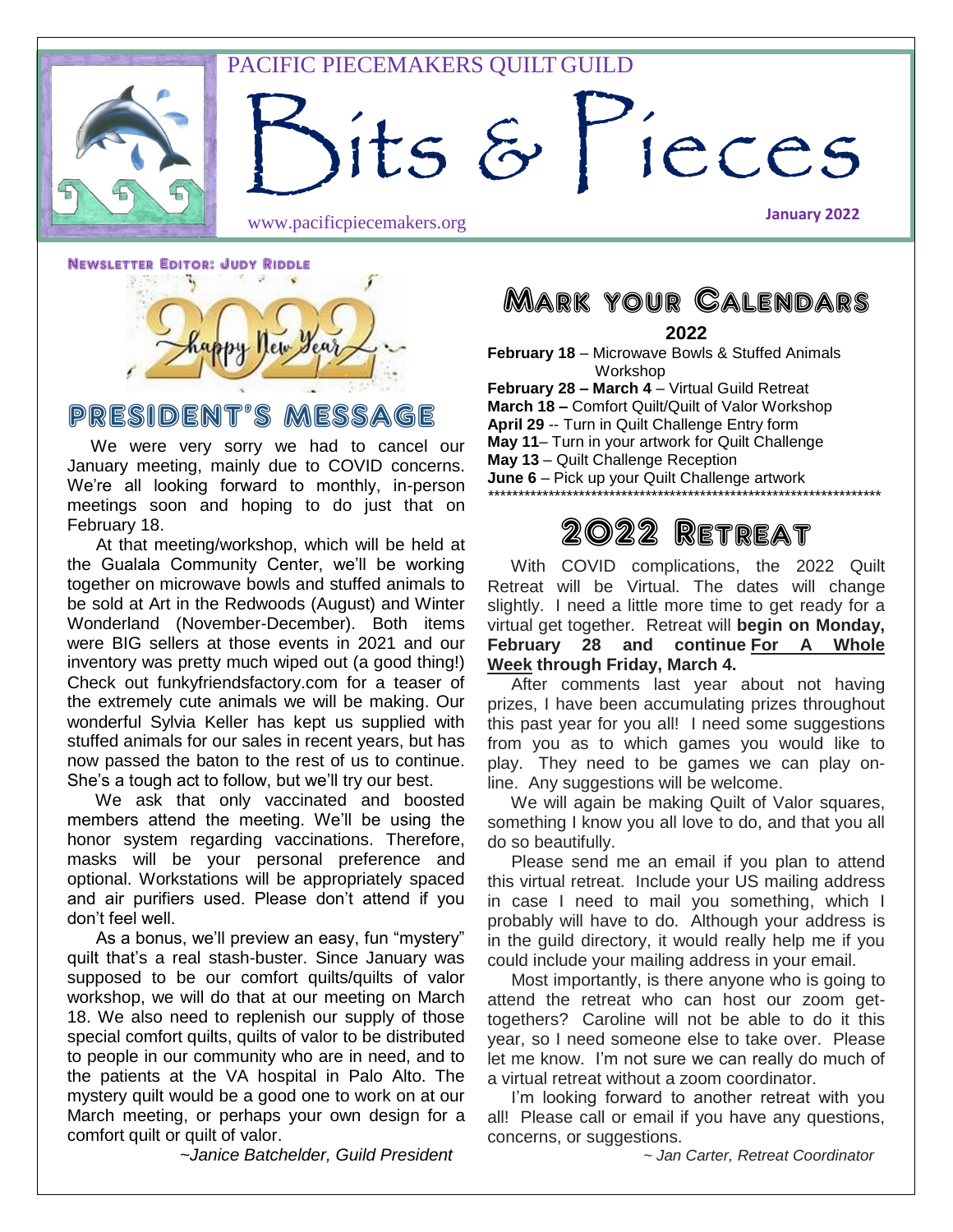# Fundraising Fun

### **2022 Fundraiser Turn in**

**Ready** to make items for our Fundraiser sales? Last year was an outstanding success. Buyers scooped up your beautiful items adding \$4924.50 to the Guild Treasury in Winter Wonderland sales alone.. (\$1662.00 for November sales and \$3262.50 for December sales). Great job everyone!! And thank you so much for your great workmanship.

 We will follow the same procedure this year as we did last year.....with an added twist.

(1) A particular item will be requested each month. The proposed plan is listed below.

(2) Turn in your items at the Guild meeting. For months when there is no guild meeting, you will be notified of a designated time and location for turn-in. (3) Your name will be put in a drawing that month for a \$20 gift certificate at the Loft. Thank you, Maryse, for the generous donation of gift certificates. We will draw the winning name at the end of the guild meeting. For months when there is no meeting, i.e. July or August. The name will be drawn and the recipient notified by email.

### **Get set** February turn-in is **Pot Holders**

We need about 80 pot holders, preferably in sets of two. Some ideas: (1) try a block design or technique you've never done before. (2) sew some fabric strips together (3) sew 4-patch, 9-patch,12 patch squares (4) try a paper pieced block (5) finish that unfinished applique? All make great pot holders. Those fabric panels with multiple squares of small themed blocks, i.e. owls, art items, flowers, forest animals, also make great potholders.

 Size? Although 8" or 9" was the size most chose to make, we also had some that were 6" to 10". Be Creative....maybe something Heart shaped?! Remember that pot holders need one layer of "Insulbrite" sandwiched between a layer of batting, i.e. top, batting, insulbrite, batting, back. Hang loops are optional.

 Since there are 14 table runners left from 2021, table runners will not be included in the list of items needed this year. We also will not be asking for pillowcases. We have several left from last year. Placemats with napkins sold better than Placemats without napkins, but it's your choice as to what you choose to make.

 It would be best if you could concentrate on potholders, quilts, placemats, bags, coasters, aprons, and "new" items, in that order of priority, as well as microwave bowls and stuffed animals. Again, we will probably be asking for Christmas items in the later months of the year, but you are welcome to start working on them now

### **Go!! The first turn-in will be at the February 18 Guild meeting.**

February -- set of 2 potholders

March -- 4 placemats with or without matching napkins

April-- set of 4 coasters (not sets of 6 or 8 or 10) wrapped together with twine or ribbon

May-- Apron; Any "new" item of your choice

June -- 1 quilt -- crib size or larger (earns 5 tickets) July -- 1 Origami Market bag or 1 tote bag

August -- To be announced after we evaluate our need.

September -- 1 quilt -- crib size or larger (earns 5 tickets)

October-- small Christmas Tree Ornament; Any item or your choice

November -- Any item of your choice

In addition to the items listed above, we will desperately need microwave bowls and stuffed animals. **You will receive a ticket for each bowl and stuffed animal turned in each month.**

#### **Ready...Set...Go!!!**

**See you Friday, February 18, Guild meeting, at the Gualala Community Center! Workshop 10:00 – 4:00; Guild meeting at 1:00**

Let me know if you have any ideas for "new" items or any suggestions. Gift card holders were suggested. Possibly hand sanitizer holders?

 *~Judy Riddle* \*\*\*\*\*\*\*\*\*\*\*\*\*\*\*\*\*\*\*\*\*\*\*\*\*\*\*\*\*\*\*\*\*\*\*\*\*\*\*\*\*\*\*\*\*\*\*\*\*\*\*\*\*\*\*\*\*\*\*\*\*\*\*\*

# Membership

I would like to sincerely thank all those who have renewed their membership for 2022. We need everyone's continued support. If you have not yet submitted your dues for this year, please make haste to do so.

 Mail a check for \$40 (Californians) or \$25 (outof-state members), plus Angel Gift (if desired) made payable to PPQG to Gail Spencer, PO Box 1489, Gualala, CA, 95445. If everyone renews, we will have 79 members.

 We have only 36 members who have paid their dues as of January 26. It is very disconcerting. Please don't wait until the end of the February 28 "grace period". Can we count on you?  *~Gail Spencer, Membership Chair*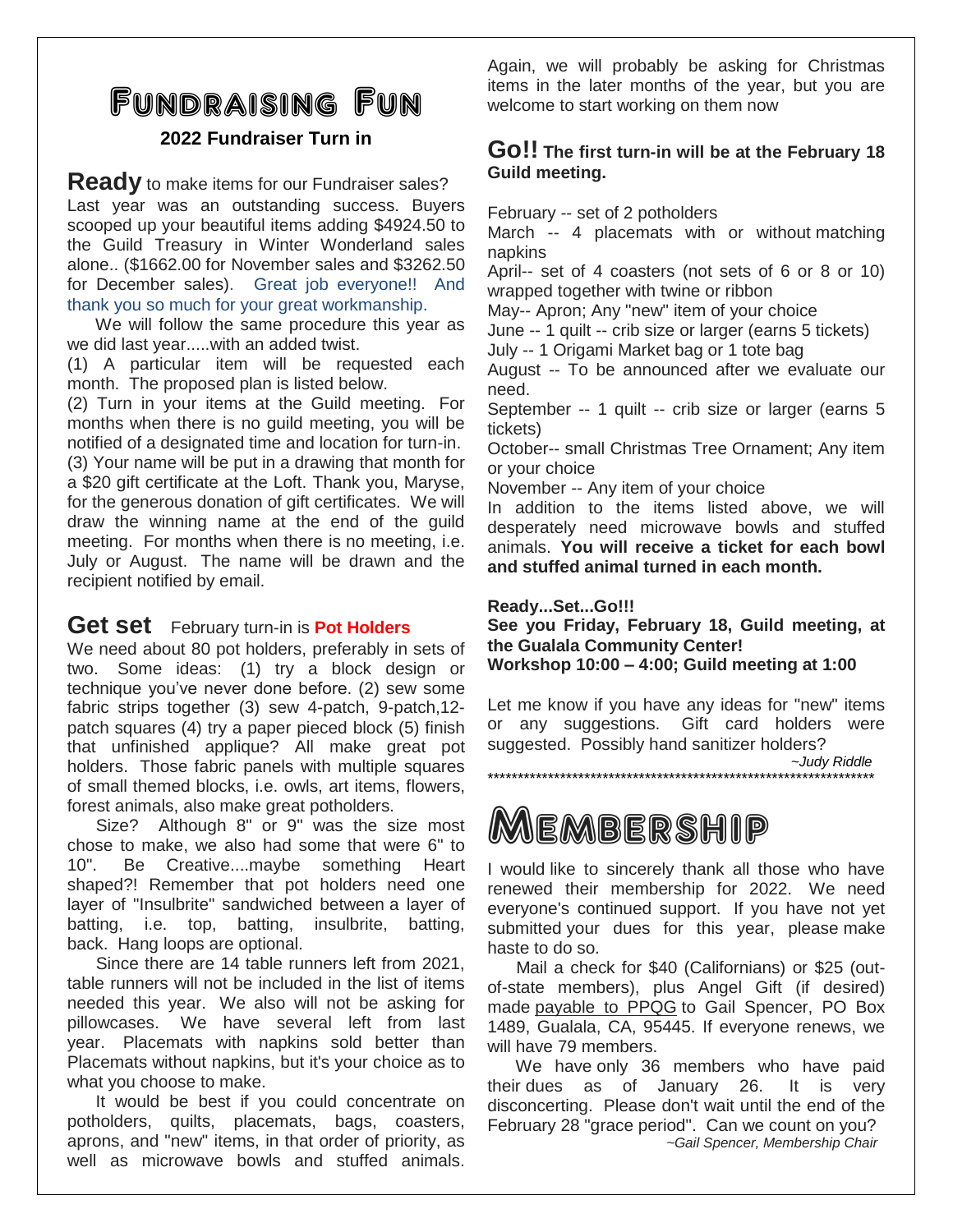# Comfort Quilts

 We were sincerely sorry to cancel the Comfort Quilt/Quilt of Valor Workshop in January. However, the leadership felt that it was necessary with the increase in COVD cases. The workshop, has been rescheduled for March 18, 10:00 – 4:00

 As mentioned before, the workshop will be organized as a "Sewathon" with production line stations. Several "kits" have been organized with fabric and a pattern for those who wish to start sewing immediately. We will ask others to gather fabrics for a particular quilt design, others will cut the fabrics, and lastly we would ask some to assist the sewers by walking back and forth to the ironing board to press for them. Thus the idea is to have people doing different jobs, at different stations. We will have cutting stations, sewing stations, ironing runners and maybe even pinning stations for quilting! Using this method, we hope to get several quilt tops done in a day.

 We will bring as much of the Fanny Basket as possible in order to prepare additional Comfort Quilts! Feel free to bring any quick, easy patterns you think might be useful.

 The workshop will be at The Gualala Community Center following the COVID guidelines mentioned in the President's message. Plan to bring your sewing machine, thread (white, cream, light gray and black), your rotary cutter, cutting mat, and your standard cutting rulers, (including "square-up" rulers) as well as the standard sewing supplies.

 Hospitality will prepare a lovely lunch for all to enjoy. Plan to "spend the day" if possible. We hope to see you there!

 *~Marcia Luchini and the Monday Workers \*\*\*\*\*\*\*\*\*\*\*\*\*\*\*\*\*\*\*\*\*\*\*\*\*\*\*\*\*\*\*\*\*\*\*\*\*\*\*\*\*\*\*\*\*\*\*\*\*\*\*\*\*\*\*\*\*\*\*\*\*\*\*\**





# **QUILT** Challenge 2022 **"Fresh Beginnings: Healing our Earth"**

In the realm of psychology, hope leads to healing. With that in mind, our 2022 Quilt Challenge theme is "Fresh Beginnings: Healing our Earth". Your project will be a way of acknowledging the challenges we face as a people and to promote a collective healing through the art of quilting, with emphasis on healing. Inspiration can come from anywhere or anything affecting the delicate balance of our culture and environment. This past year we've enjoyed some great zoom presentations showcasing modern quilts, scrappy quilts and embellishing quilts using threads. We encourage quilters to use their imaginations, get out of their comfort zones by challenging themselves to do something they haven't done before and perhaps experience some healing through the process. There are no material requirements; however, using natural, sustainable materials or upcycling items that are no longer wanted or needed into a project are recommended and encouraged. We hope you are finding inspiration all around you and are beginning the creative process for your 2022 Quilt Challenge project. We're encouraging quilters to submit artist statements with their entries. We'll talk more about artist's statements in the coming months. Feel free to google "Quilters Artist Statements" and keep in mind what your process involves, like inspiration, fabric, pattern selection etc. Basically what is the story behind your quilt? Happy planning.

### **2022 Challenge Rules**

1) Make a quilt of your own design and/or pattern/color choice

2) Natural Fibers are recommended but not required

3) Repurposing/upcycling items that are no longer wanted or needed into a quilt giving those materials new life is encouraged

- 4) No maximum or minimum sizes
- 5) Piecing techniques are the designers' choice

**Turn in Entry form by: April 29, 2022 Deliver Artwork: May 11, 2022 Opening Reception: May 13, 2022 Pick up Artwork: June 6, 2022**

 *~Della Zita, Sylvia Evans, 2022 Quilt Challenge Committee*